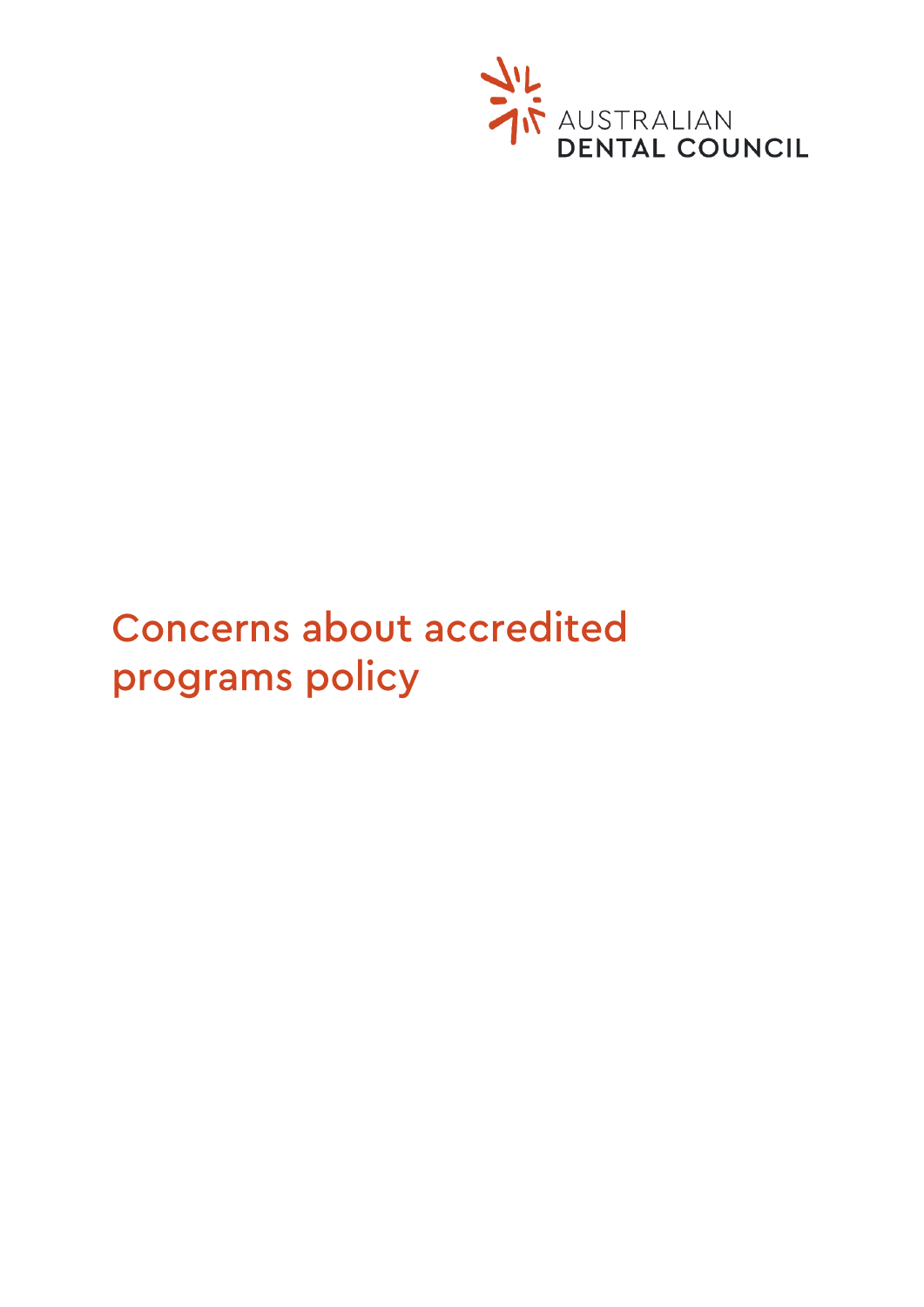

© Australian Dental Council Ltd PO Box 13278 Law Courts Victoria 8010 Australia

**Tel:** +61 (0) 3 9657 1777 **Fax:** +61 (0) 3 9657 1766 **Email:** info@adc.org.au **Web:** [www.adc.org.au](http://www.adc.org.au/) **ABN**: 70 072 269 900

## Document Version Control

| <b>Rev</b> | <b>Description</b> | Originator | <b>Reviewed</b>                          | Approved | <b>Date</b>      |
|------------|--------------------|------------|------------------------------------------|----------|------------------|
|            |                    |            | ADC/DC(NZ)<br>Accreditation<br>Committee | Approved | 3 August<br>2018 |
|            |                    |            | ADC/DC(NZ)<br>Accreditation<br>Committee | Approved | 9 August<br>2019 |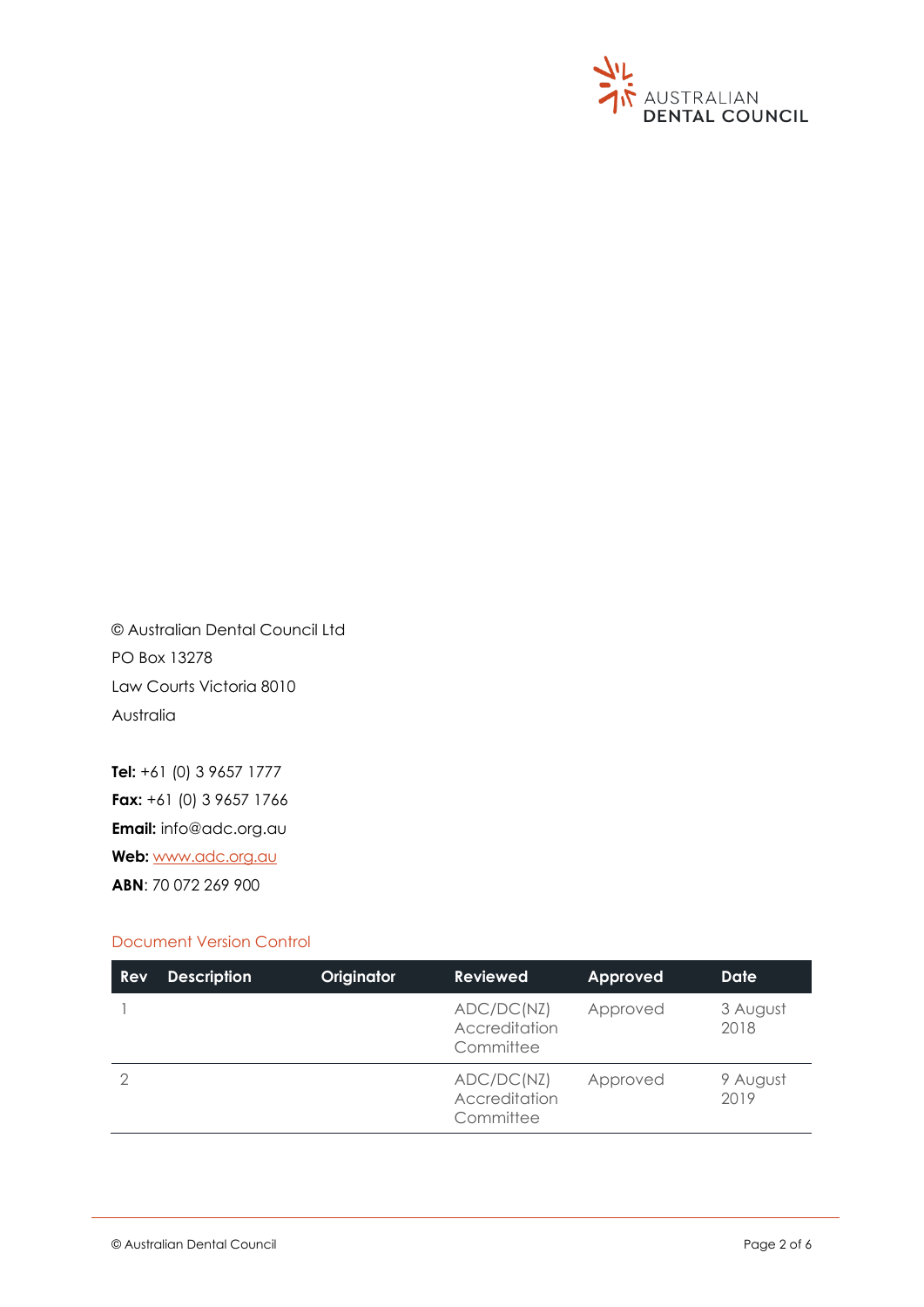

## Concerns about accredited programs policy

#### Introduction  $\mathbf{1}$ .

- 1.1. This document sets out the Australian Dental Council (ADC) policy for considering concerns about accredited programs.
- 1.2. The ADC welcomes concerns about accredited programs as one source of information which can help ensure that programs continue to meet the ADC/Dental Council (New Zealand) (DC(NZ)) Accreditation Standards for Dental Practitioner Programs.
- 1.3. This policy has been developed in line with 'Management of complaints relating to accreditation functions under the National Law – a guidance document' (AHPRA/HPACF 2015; referred to in this policy as the 'Management of complaints guidance').
- 1.4. Complaints about the ADC are addressed separately in the ADC 'Complaints policy'.

#### Definition of a concern  $2<sub>1</sub>$

2.1. For the purpose of this policy, the ADC will investigate concerns about an ADC accredited program which meets the definition of a 'systemic complaint' in the Management of complaints guidance:

'A systemic complaint [is information] which may evidence some systemic matter that could signify a failure of a program or provider to meet accreditation standards.'

2.2. The ADC will not consider 'personal complaints':

'A personal complaint [is where] the complainant seeks to have a matter investigated and addressed so as to bring about a change to their personal situation. This could include, for example, matters such as selection, recognition of prior learning/experience, training post allocation, assessment outcomes or dismissal from training.'

2.3. The ADC normally expects that concerns have been raised with the education provider first. Many concerns about accredited programs will not raise any issues about a program's ongoing accreditation and can be most effectively handled by the education provider and/or escalated to other appropriate bodies.

#### **Process**  $\overline{3}$ .

- 3.1. The ADC is committed to handling concerns about programs in a proportionate and transparent manner that ensures fairness to both complainants and education providers.
- 3.2. The ADC will follow this process when a concern is received.

## Acknowledgement

- Concerns will normally be made in writing. All concerns will be recorded. The ADC will acknowledge receipt of the concern and provide information about the process that will be followed.
- Where a complainant is unable to put their complaint in writing because of a disability, the ADC will put in place any reasonable adjustments.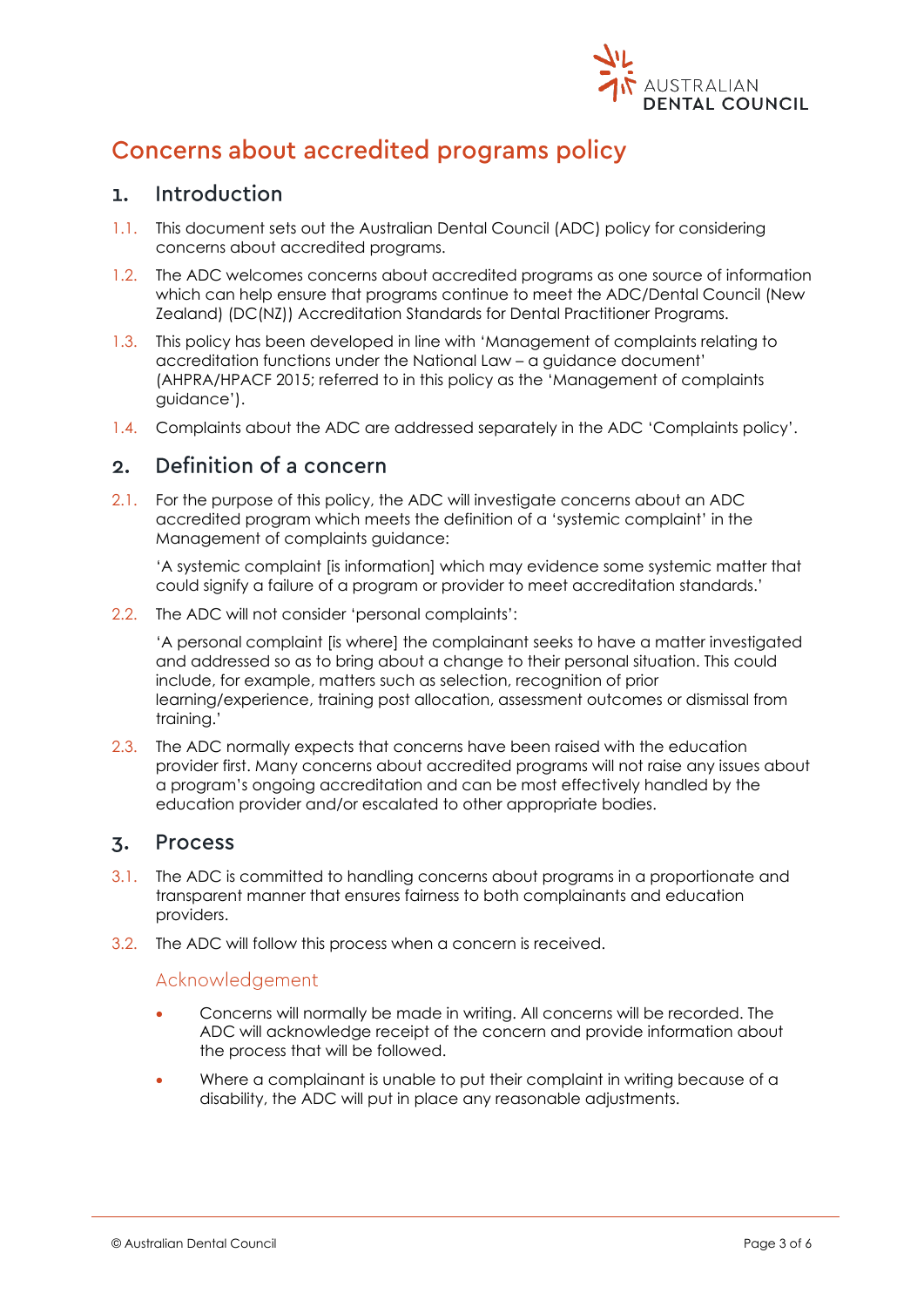

## Assessment

- The concern will be assessed by the Chief Executive Officer (CEO) and Director, Accreditation and Quality Assurance to consider whether the concern should be investigated further because it appears to bring into doubt whether an accredited program continues to meet the Accreditation Standards. Further information may be requested from the complainant if necessary. Advice may also be sought from the Chair, Accreditation Committee (or another Committee member if appropriate).
- Where it is determined that a concern meets the definition of a 'personal complaint', or is otherwise of a minor nature such that it does not raise any issues which might reasonably bring into doubt whether the program concerned meets the Accreditation Standards, the ADC will write to the complainant to explain its assessment and the matter will be closed.
- Where appropriate, the complainant may be directed to other concerns and complaints procedures.

## Investigation

- If it is determined that there may be issues which bring into doubt whether the program concerned meets the Accreditation Standards, the CEO and Director, Accreditation and Quality Assurance will determine the scope of the subsequent investigation required. The ADC may contact the complainant to request further information and/or contact other individuals or organisations if they are able to provide information. For example, this might include contacting regulators of education providers.
- The ADC will contact the education provider to discuss the concerns that have been raised. The education provider will be provided with a copy of / information about the concern raised and invited to send written comments in response.

## Consideration by Accreditation Committee

- An investigation report comprising the original concern, any other information gathered in the investigation, the education provider's response and a recommended outcome will be considered by the ADC/DC(NZ) Accreditation Committee. There are three possible outcomes:
	- **○ No action.** The Accreditation Committee is satisfied that no further action is required to ensure the Accreditation Standards are met. This will be an appropriate outcome where the investigation has not substantiated the concerns raised; the Committee concludes that the issues raised do not affect compliance with the Accreditation Standards; or where the education provider has already taken corrective action and no further ongoing monitoring is required.
	- **○ Monitoring requirement**. The Accreditation Committee is satisfied that the Accreditation Standards continue to be met but requires further information as part of program monitoring to ensure that issues raised in the investigation are addressed. This will be an appropriate outcome where, for example, an education provider is putting in place changes to a program as a result of the concern and further assurance is required of their implementation and effectiveness.
	- **Targeted review.** The Accreditation Committee has concerns that a program may not be meeting the Accreditation Standards and determines that a targeted review by an ADC Site Evaluation Team (SET) is required. A targeted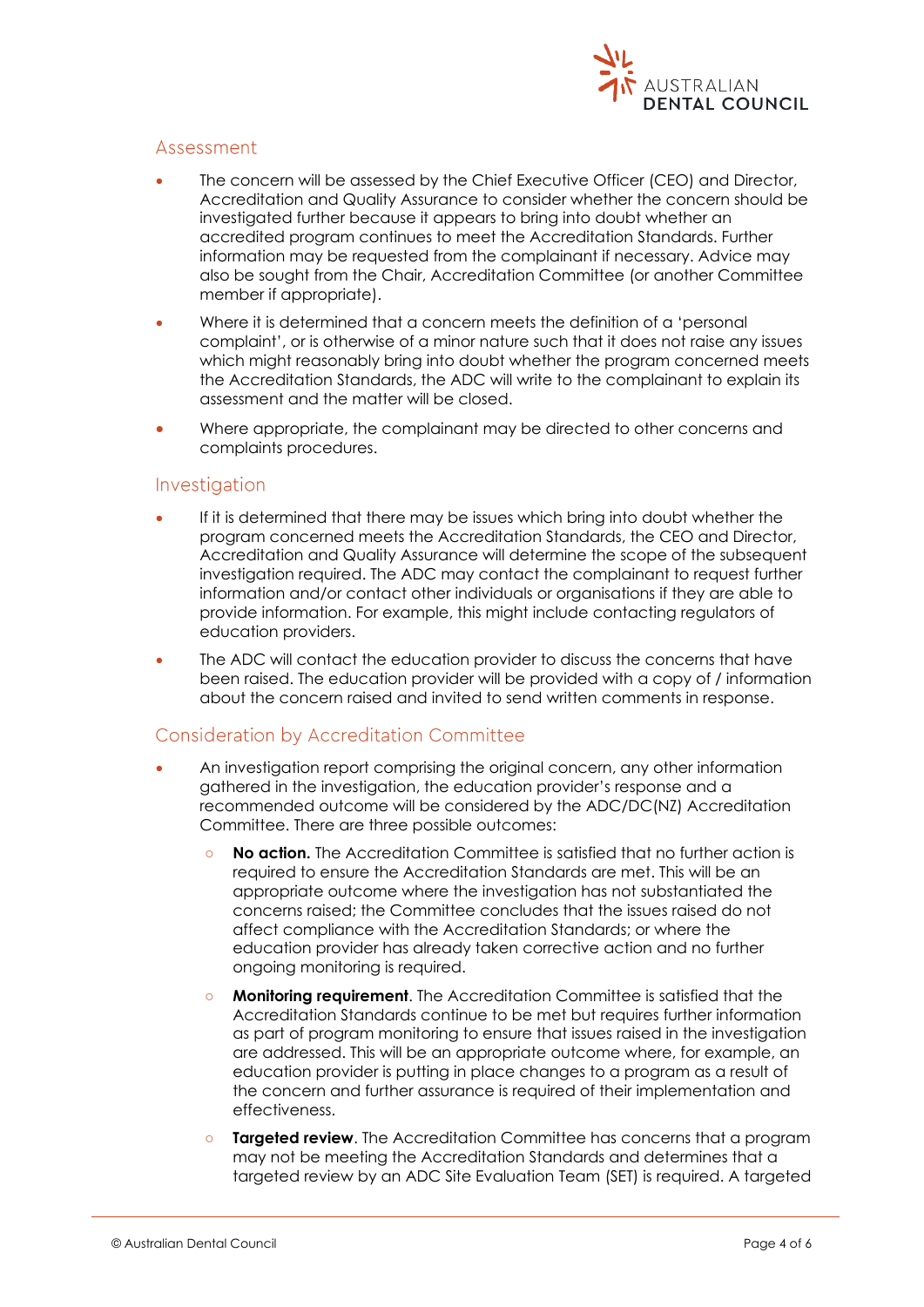

review would focus on the standard or standards that may not be fully met. The targeted review will be either a paper-based assessment or a site visit, determined by the nature of the concerns, the standards in question and the appropriate tool to achieve the required level of assurance.

**○** The education provider and complainant will be informed of the outcome.

## Concerns received before a site visit

- If the concern relates to a program for which a site visit is shortly due to take place, it may be appropriate (subject to the steps outlined in assessment and and acknowledgement above) for that concern to be shared with the Site Evaluation Team (SET) reviewing the program. This means the concern would be considered alongside other evidence gathered at the visit to inform the SET's assessment of the program against the Accreditation Standards.
- If the CEO and Director, Accreditation and Quality Assurance consider this to be an appropriate course of action, the complainant will be notified of the intention to handle their concern in this way. If the concern is handled in this way, the education provider will also be sent a copy of / information about the concern and invited to submit any further information in response. The complainant will be sent a copy of the published report of the site visit.

#### **Anonymous concerns** 4.

- 4.1. There may be occasions when the ADC receives concerns about a program which are made anonymously.
- 4.2. The ADC will be limited in the action it can take in relation to information which is received anonymously as this limits the further investigation that is possible.
- 4.3. The ADC will assess whether there is sufficient basis to investigate the concern further, taking into account the need for the education provider to be able to respond to the concerns raised. In many cases, the concern will be recorded but no further action will be taken.
- 4.4. However, there may be occasions where it would be appropriate and proportionate to investigate an anonymous concern. This includes, for example, where it is possible to gather documentary evidence which might support the concern; and/or where the same or similar concerns about a program are raised by multiple complainants.

#### Timeliness and prioritisation 5.

- 5.1. The ADC aims to:
	- acknowledge all concerns within five working days of receipt; and
	- keep complainants informed about likely timescales and updated at regular intervals about the progress of any investigation.
- 5.2. The assessment of concerns will consider whether a concern indicates a high potential risk to public safety. If a concern indicates a high potential risk, the CEO and Director, Accreditation and Quality Assurance may decide to expedite the investigation and, with the agreement of the Chair, Accreditation Committee (or another Committee member if appropriate), escalate the matter to an out-of-session meeting of the Accreditation Committee.
- 5.3. The timescales for any targeted review required will also be influenced by the Accreditation Committee's assessment of the potential risk.